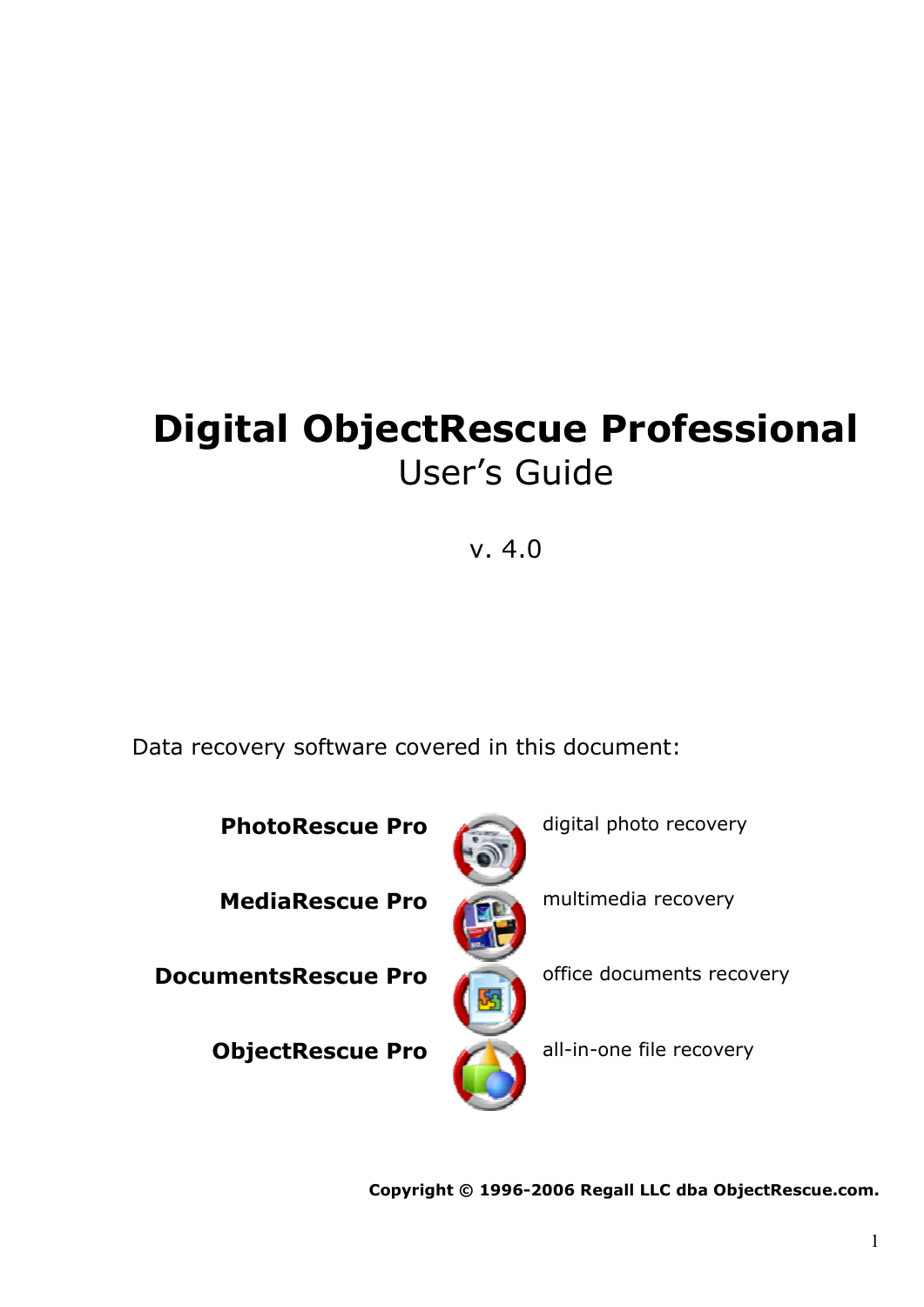#### **Regall LLC dba ObjectRescue.com (REGALL) Software End-User License Agreement**

NOTICE TO USERS: CAREFULLY READ THE FOLLOWING LEGAL AGREEMENT. USE OF THE SOFTWARE PROVIDED WITH THIS AGREEMENT (THE "SOFTWARE") CONSTITUTES YOUR ACCEPTANCE OF THESE TERMS. IF YOU DO NOT AGREE TO THE TERMS OF THIS AGREEMENT, DO NOT INSTALL AND/OR USE THIS SOFTWARE. USER'S USE OF THIS SOFTWARE IS CONDITIONED UPON COMPLIANCE BY USER WITH THE TERMS OF THIS AGREEMENT.

The SOFTWARE is owned and copyrighted by REGALL. Your license confers no title to or ownership of the SOFTWARE and should not be construed as a sale of any right in the SOFTWARE.

Anyone may use this software during a test period of 30 days. Following this test period of 30 days or less, if you wish to continue to use THE SOFTWARE, you MUST register.

Once registered, the user is granted a non-exclusive license to use THE SOFTWARE on one computer (i.e. a single CPU) at a time. THE SOFTWARE, when registered, may not be rented or leased, but may be permanently transferred, if the person receiving it agrees to the terms of this license. If the software is an update, the transfer must include the update and all previous versions.

THE SOFTWARE's unregistered (trial) version may be freely distributed, provided the distribution package is not modified. No person or company may charge a fee for the distribution of THE SOFTWARE without a written permission by the copyright holder.

You may not use, copy, emulate, clone, rent, lease, sell, modify, decompile, disassemble, otherwise reverse engineer, or transfer the licensed program, or any subset of the licensed program, except as provided for in this agreement. Any such unauthorised use shall result in immediate and automatic termination of this license and may furthermore result in criminal and/or civil prosecution.

All rights not expressly granted here are reserved by REGALL.

U.S. government information: use, duplication, or disclosure by the U.S. Government of the computer software and documentation in this package shall be subject to restrictions as set forth in subparagraph (c)(1)(ii) of the Rights in Technical Data and Computer Software clause at DFARS 252.277-7013 (Oct 1988) and FAR 52.227-19 (Jun 1987).

NO OTHER WARRANTIES. REGALL DOES NOT WARRANT THAT THE SOFTWARE IS ERROR FREE. REGALL DISCLAIMS ALL OTHER WARRANTIES WITH RESPECT TO THE SOFTWARE, EITHER EXPRESS OR IMPLIED, INCLUDING BUT NOT LIMITED TO IMPLIED WARRANTIES OF MERCHANTABILITY, FITNESS FOR A PARTICULAR PURPOSE AND NON-INFRINGEMENT OF THIRD PARTY RIGHTS. SOME JURISDICTIONS DO NOT ALLOW THE EXCLUSION OF IMPLIED WARRANTIES OR LIMITATIONS ON HOW LONG AN IMPLIED WARRANTY MAY LAST, OR THE EXCLUSION OR LIMITATION OF INCIDENTAL OR CONSEQUENTIAL DAMAGES, SO THE ABOVE LIMITATIONS OR EXCLUSIONS MAY NOT APPLY TO YOU. THIS WARRANTY GIVES YOU SPECIFIC LEGAL RIGHTS AND YOU MAY ALSO HAVE OTHER RIGHTS WHICH VARY FROM JURISDICTION TO JURISDICTION.

Copyright (c) 1996-2006 Regall LLC dba ObjectRescue.com. All rights reserved. http://www.objectrescue.com

The information in this document, including URL and other internet Web site references, is subject to change without notice.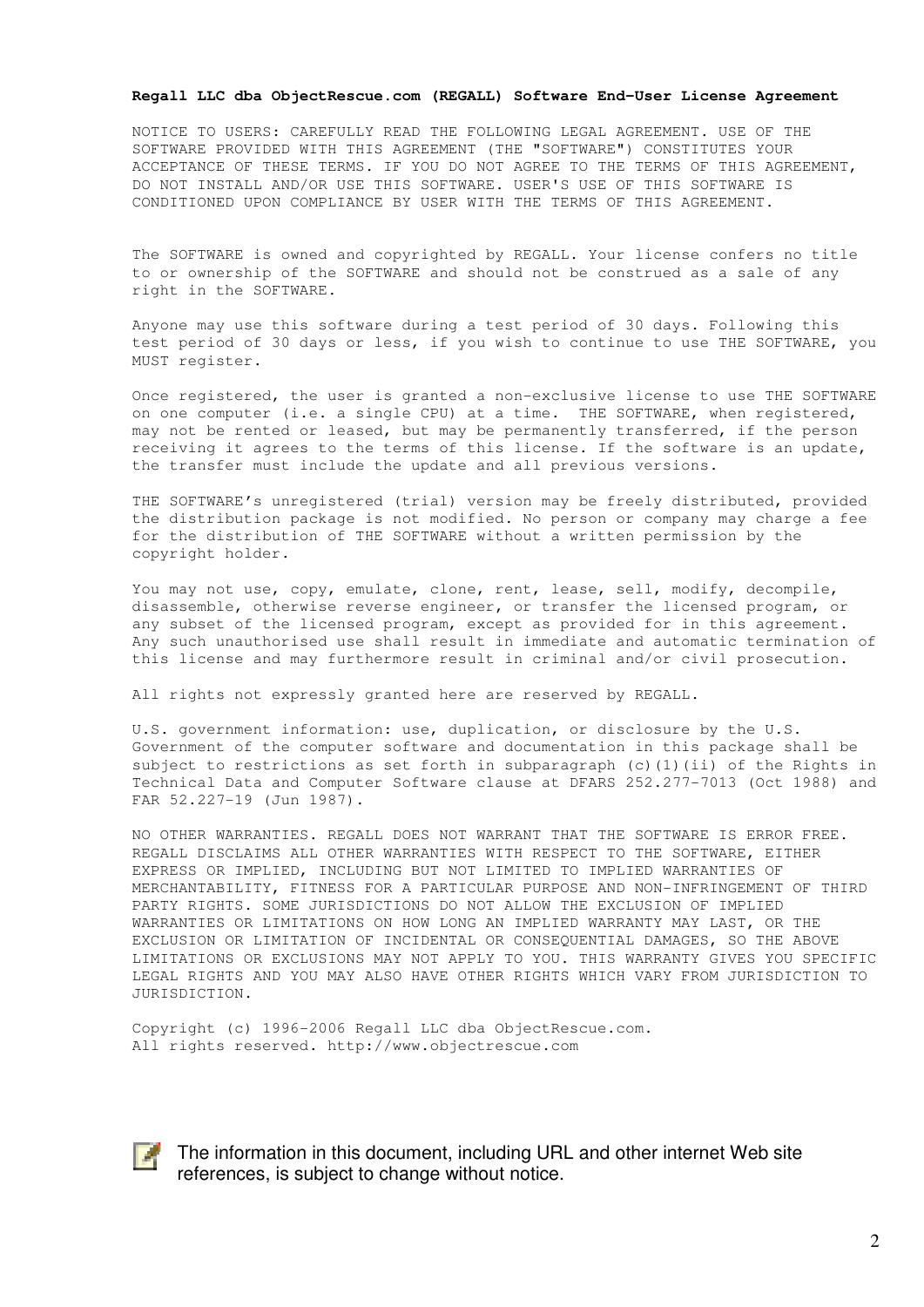Contents:

| <b>I. OVERVIEW</b>                      |    |
|-----------------------------------------|----|
| II. DATA SAFETY AND RECOVERY CONCEPTS   |    |
| <b>III. STEP-BY-STEP RECOVERY GUIDE</b> |    |
| <b>IV. TROUBLESHOOTING</b>              | 13 |
| V. COMPANY INFORMATION AND CONTACTS     | 14 |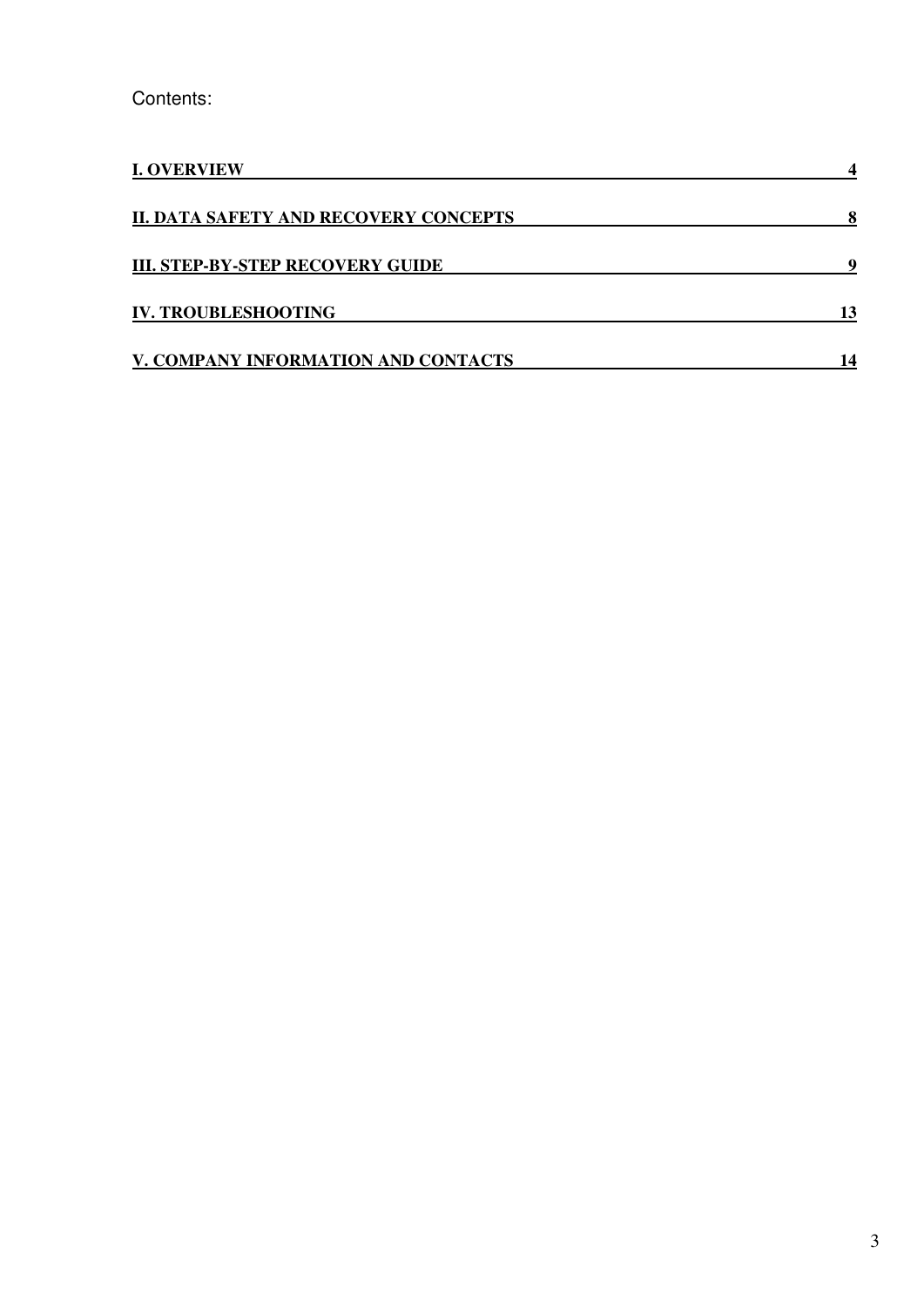### **I. Overview**

ObjectRescue is a family of powerful and cost-effective undelete and data recovery software. The programs recover lost data from a whole host of multimedia devices - from **digital cameras**, **audio recorders**, **MP3 & WMA players** to **PCs**, **PDAs** and **mobile phones\***. The program supports **Hard Drives**, **CompactFlash** cards (type I/II), IBM **Microdrives**, **SmartMedia** cards, **MultiMedia** cards (MMCs), **Secure Digital** (SD) cards, **Memory Sticks** and any other storage devices, and offers the convenience of a widerange file format support: **DOC, XLS, ZIP, RAR, JPEG, AVI, MOV, MP3, WMA, WAV**, etc.

The software features innovative recovery algorithms and boasts advanced data recovery capabilities that allow you to search and detect various file types including music files, images, videos, documents, mail or just about anything. As you know, modern digital devices allow files to be erased and the space on the media reused. So sometimes your data gets erased or crippled, either by physical damage to the media (e.g. a flash card crash), or because someone clicked the wrong button. Through momentary carelessness, valuable files can be lost in an instant. The media can also be bulk-erased or formatted, removing everything from the storage media. Sure enough, you'd hate to forever lose your priceless digital possessions. And there it is -- our software is here to easily, quickly and absolutely reliably reconstruct the missing files.

#### **Features:**

- Recovers **corrupt** or **deleted** files
- Recovers data from **formatted** or **corrupt** media
- Supports all Windows file systems for hard drives, floppy drives and flash memory including **FAT12/16/32** and **NTFS/NTFS 5**.
- Supports all formats of multimedia, archive and document files
- Supports all formats of media used by digital cameras
- Works with all Digital Still Cameras and card readers\*
- **Easy to use**, intuitive **wizard-driven interface**
- Supports all modern Windows versions, including Windows® NT/2000/XP/2003
- and many more!

#### **Recover files:**

- That have been removed bypassing the Recycle Bin or by emptying the Recycle Bin;
- Killed by a virus attack or a power failure;
- Lost after the partition with the files was reformatted, even for a different file system;
- From disks with bad sectors -- ObjectRescue can copy the entire disk or its part into an image file and then process the image.

**\* Devices must be recognized by system like drive letter.**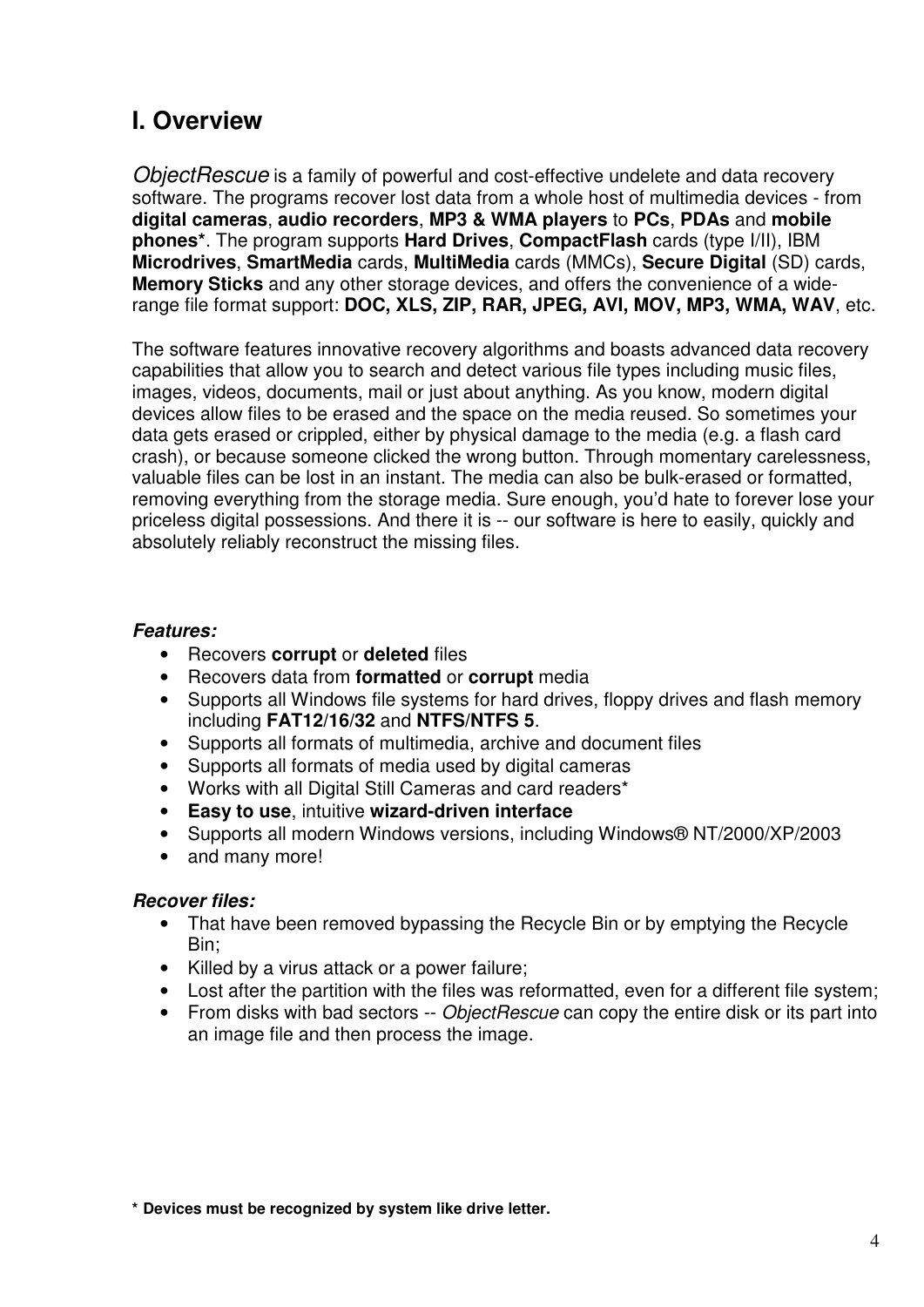### Supported file types

|                                          | PhotoRescue Pro | MediaRescue Pro     | g<br><b>DocumentsRescue</b> | $\frac{\texttt{o}}{\texttt{a}}$<br>ObjectRescue |
|------------------------------------------|-----------------|---------------------|-----------------------------|-------------------------------------------------|
|                                          | $\bullet$       | 43                  | $\left( \mathbf{z}\right)$  |                                                 |
| <b>Multimedia</b>                        |                 |                     |                             |                                                 |
| AIFF Audio (.aif)                        |                 | *                   |                             | $\ast$                                          |
| $MP3$ (.mp3)                             |                 | *                   |                             | *                                               |
| MIDI (.mid, .midi, .rma)                 |                 | ₩                   |                             | $\ast$                                          |
| Real Media (.rm, .ra)                    |                 | *                   |                             | Ŵ.                                              |
| Wave (.wav)                              |                 | $\color{red} \star$ |                             | $\ast$                                          |
| Creative Voice File (.voc)               |                 | ∗                   |                             | *                                               |
| Audio Visual Research (.avr)             |                 | ∗                   |                             | *                                               |
| AU Audio (.au)                           |                 | ₩                   |                             | 责                                               |
| AVI (.avi)                               |                 | $\color{red} \star$ |                             | $\ast$                                          |
| Windows Media (.asf, .wmv, .wma, .wm)    |                 | *                   |                             | *                                               |
| MPEG (.mpg, .mpe, .mpeg)                 |                 | ∗                   |                             | ₩                                               |
| QuickTime Movie (.mov)                   |                 | ₩                   |                             | ÷                                               |
|                                          |                 |                     |                             |                                                 |
| <b>Graphics</b>                          |                 |                     |                             |                                                 |
| $GIF$ $(gif)$                            | *               | ∗                   |                             | $\star$                                         |
| Bitmap (.bmp)                            | $\ast$          | ₩                   |                             | $\ast$                                          |
| JPEG (.jpg, .jpeg)                       | *               | *                   |                             | *                                               |
| PNG (.png)                               | $\ast$          | $\ast$              |                             | $\ast$                                          |
| Corel Draw (.cdr)                        | *               | *                   |                             | *                                               |
| Windows Metafile (.wmf)                  | $\ast$          | *                   |                             | *                                               |
| True Type Font (.ttf)                    | ÷               | $\ast$              |                             | *                                               |
| PaintShop Pro (.psp)                     | $\star$         | $\color{red} \star$ |                             | $\star$                                         |
| Photoshop (.psd)                         | $\ast$          | ∗                   |                             | *                                               |
| Postscript (.eps)                        | $\ast$          | ₩                   |                             | $\ast$                                          |
| Tagged (.tiff)                           | $\star$         | $\color{red} \star$ |                             | ÷.                                              |
| Icon File (.ico)                         | $\ast$          | $\color{red} \star$ |                             | $\star$                                         |
|                                          |                 |                     |                             |                                                 |
| <b>Documents</b>                         |                 |                     |                             |                                                 |
| 3d Studio Max (.max)                     |                 |                     | 索                           | ₩                                               |
| 3d Studio Max (.3ds)                     |                 |                     | ₩                           | $\ast$                                          |
| Microsoft Reader (.lit)                  |                 |                     | $\ast$                      | $\ast$                                          |
| Adobe PDF (.pdf)                         |                 |                     | *                           | ₩                                               |
| HTML Help files (.chm)                   |                 |                     | *                           | *                                               |
| Help files (.hlp)                        |                 |                     | $\star$                     | *                                               |
| HTML Web Pages (.html)                   |                 |                     | $\star$                     | $\ast$                                          |
| MS Excel (.xls)                          |                 |                     | *                           | *                                               |
| MS PowerPoint (.ppt)                     |                 |                     | $\ast$                      | $\ast$                                          |
| MS Publisher (.pub)<br>MS Project (.mpp) |                 |                     | $\star$                     | ÷.                                              |
| MS Word (.doc)                           |                 |                     | $\ast$                      | $\star$                                         |
| MS Visio (.vsd)                          |                 |                     | *<br>$\star$                | ★<br>$\star$                                    |
|                                          |                 |                     |                             |                                                 |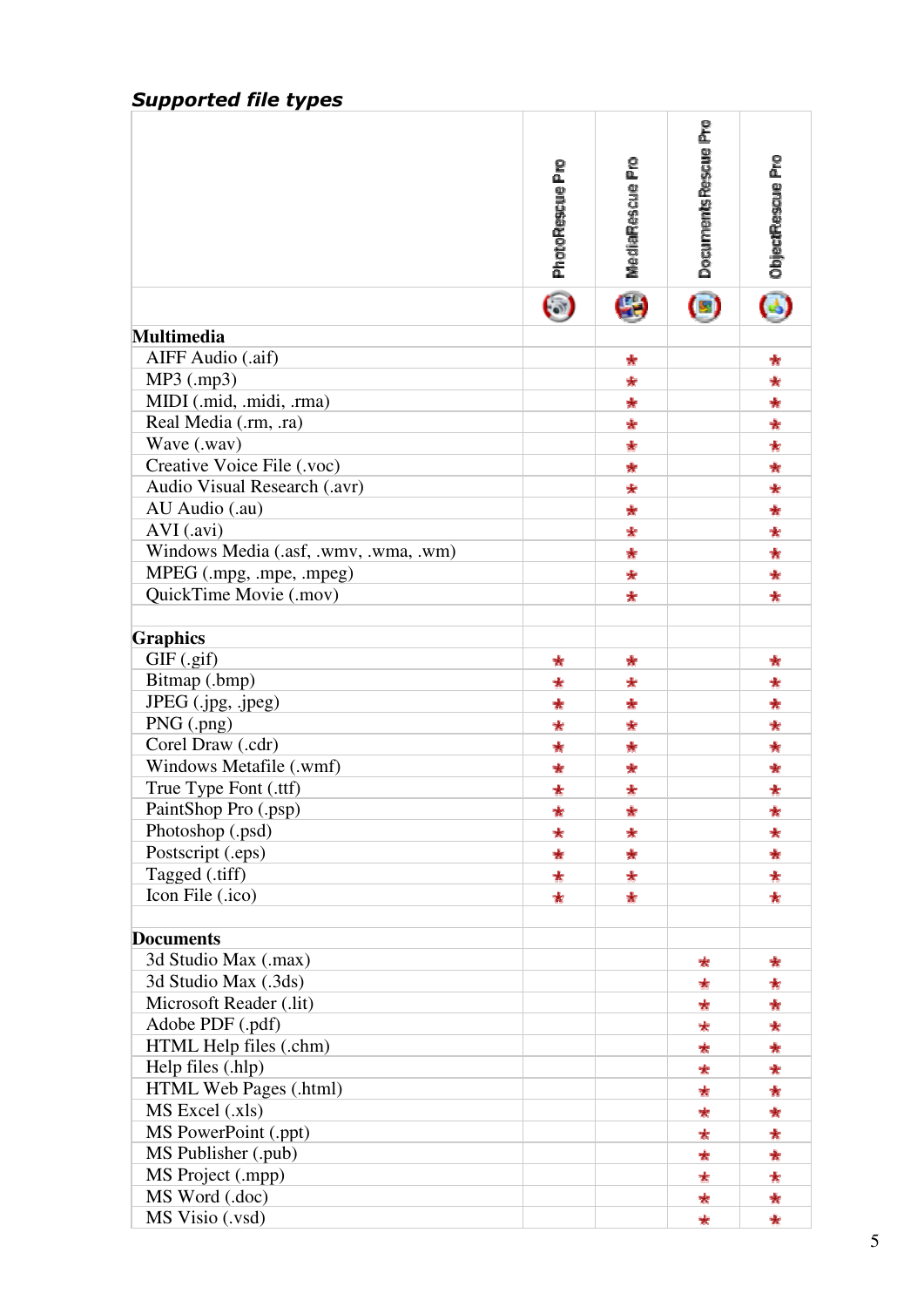| MS Works (.wps)            |                 |                 | 索                          | $\star$             |
|----------------------------|-----------------|-----------------|----------------------------|---------------------|
| Rich Text Format (.rtf)    |                 |                 | 素                          | $\star$             |
| Microsoft Write (.wri)     |                 |                 | ∗                          | $\star$             |
| WordPerfect (.wpc)         |                 |                 | ∗                          | $\ast$              |
| QuattroPro (.wq1)          |                 |                 | ₩                          | $\star$             |
|                            |                 |                 |                            |                     |
| Archive                    |                 |                 |                            |                     |
| PkZip, WinZip (.zip)       |                 |                 |                            | $\ast$              |
| RAR (.rar)                 |                 |                 |                            | $\ast$              |
| Microsoft Cabinet (.cab)   |                 |                 |                            | $\star$             |
| TAR (.tar)                 |                 |                 |                            | $\star$             |
| LZH (.lzh)                 |                 |                 |                            | $\ast$              |
| GZIP (.gzip)               |                 |                 |                            | $\star$             |
| ACE (.ace)                 |                 |                 |                            | $\ast$              |
| $\text{AIN}$ (.ain)        |                 |                 |                            | $\star$             |
| ARJ (.arj)                 |                 |                 |                            | $\ast$              |
| BZIP (.bzip)               |                 |                 |                            | $\ast$              |
| GZip (.gzip)               |                 |                 |                            | $\star$             |
| HA (.ha)                   |                 |                 |                            | $\star$             |
| HYP (.hyp)                 |                 |                 |                            | $\ast$              |
| IMP (imp)                  |                 |                 |                            | ∗                   |
| JAR $(.jar)$               |                 |                 |                            | *                   |
| RK(rk)                     |                 |                 |                            | $\star$             |
| $UC2$ (.uc2)               |                 |                 |                            | $\star$             |
| $Z(Unix)$ (.z)             |                 |                 |                            | $\frac{1}{2\pi}$    |
| ZOO (.zoo)                 |                 |                 |                            | $\star$             |
|                            |                 |                 |                            |                     |
| <b>Executable Files</b>    |                 |                 |                            |                     |
| Executable File (.exe)     |                 |                 |                            | $\ast$              |
| Executable COM File (.com) |                 |                 |                            | $\ast$              |
|                            |                 |                 |                            |                     |
|                            |                 |                 | $\frac{6}{5}$              |                     |
|                            |                 |                 |                            |                     |
|                            |                 |                 |                            |                     |
|                            |                 |                 |                            |                     |
|                            |                 |                 |                            |                     |
|                            | PhotoRescue Pro | MediaRescue Pro | <b>Documents Rescue</b>    | ObjectRescue Pro    |
|                            |                 |                 |                            |                     |
|                            |                 |                 |                            |                     |
|                            | G               | (Se)            | $\left( \mathbf{S}\right)$ | $\overline{\omega}$ |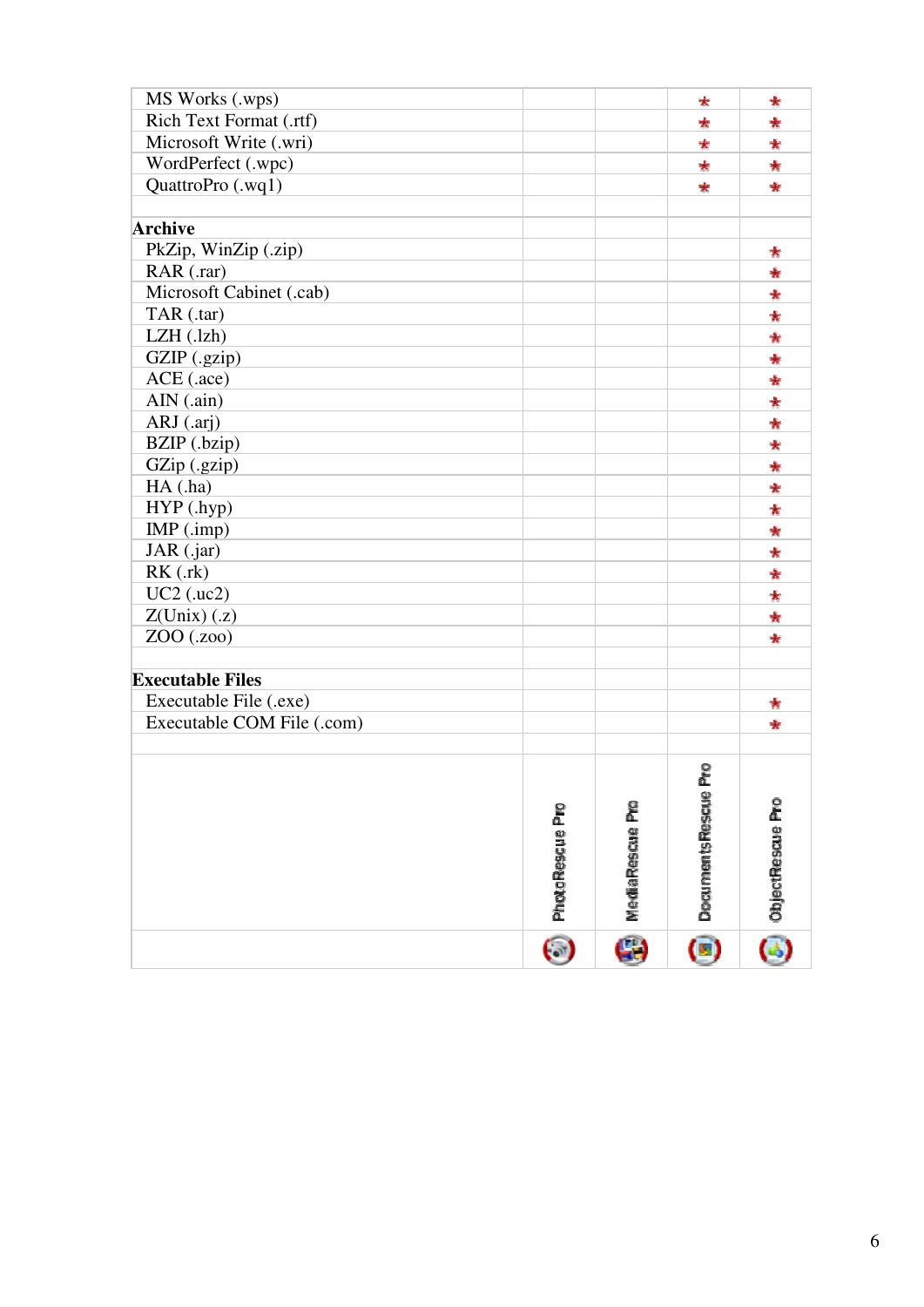#### Trial Restrictions & Licensing

When you are using the software in trial mode, it will not actually recover any files, but will only allow you to preview the files and show the amount of the retrievable information. To use the software without limitations you will need a registration key (or activation code), which can be purchased online.

Once you have obtained a valid license, you can remove all restrictions by entering the registration key in the appropriate program dialog.

The cost to register is:

| Product Title:                 | <b>Single User License</b> |                |                |
|--------------------------------|----------------------------|----------------|----------------|
| <b>PhotoRescue Pro</b>         | USD \$29.95                | EUR €22.95 $*$ | GBP £15.95 $*$ |
| <b>MediaRescue Pro</b>         | USD \$39.95                | EUR €29.95 $*$ | GBP £21.95 $*$ |
| <b>DocumentsRescue Pro</b>     | USD \$34.95                | EUR €26.95 $*$ | GBP £18.95 $*$ |
| <i><b>ObjectRescue Pro</b></i> | USD \$49.95                | EUR €37.95 $*$ | GBP £25.95 $*$ |

URL for ordering: http://www.objectrescue.com/order/

\* For EU customers: VAT is included in the price, your card will only be charged the above amount.

#### **Using the Documentation**

You can press F1 at any time while the program is running for context-sensitive help.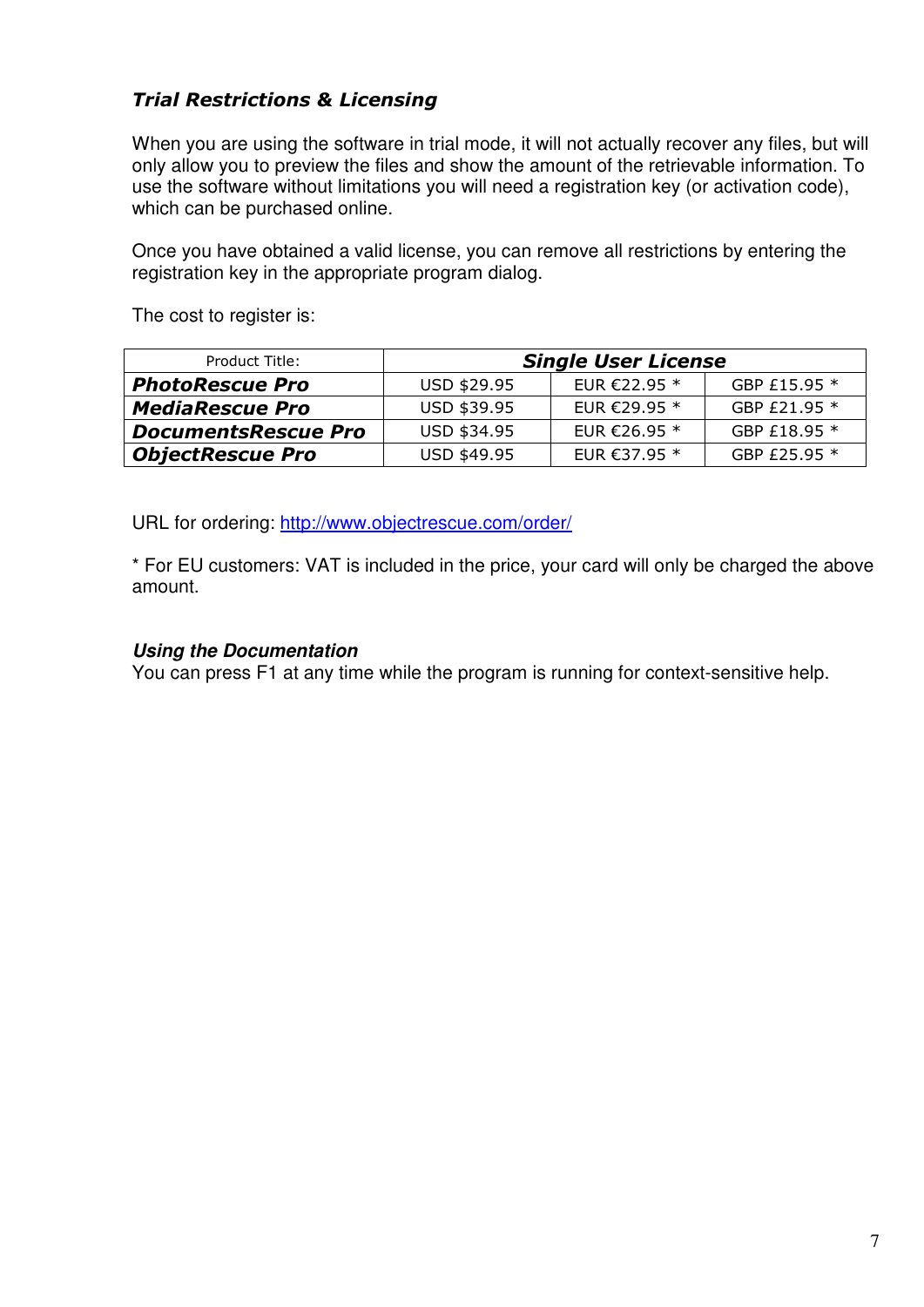### **II. Data Safety and Recovery Concepts**

A wide variety of failures can cause physical damage to storage media. CD-ROMs can have their metallic substrate or dye layer scratched off; hard disks can suffer any of several mechanical failures, such as head crashes and failed motors; and tapes can simply break. Physical damage always causes at least some data loss, and in many cases the logical structures of the file system are damaged as well. This causes logical damage that must be dealt with before any files can be recovered.

Far more common than physical damage is logical damage to a file system. Logical damage is primarily caused by power outages that prevent file system structures from being completely written to the storage medium, but problems with hardware (especially RAID controllers) and drivers, as well as system crashes, can have the same effect. The result is that the file system is left in an inconsistent state. This can cause a variety of problems, such as strange behavior (e.g. infinitely recurring directories, drives reporting negative amounts of free space), system crashes, or an actual loss of data.

While most logical damage can be either repaired or worked around, data recovery software can never guarantee that no data loss will occur. For instance, in the FAT file system, when two files claim to share the same allocation unit ("cross-linked"), data loss for one of the files is essentially guaranteed.

The increased use of journaling file systems, such as NTFS 5.0, ext3, and xfs, is likely to reduce the incidence of logical damage. These file systems can always be "rolled back" to a consistent state, which means that the only data likely to be lost is what was in the drive's cache at the time of the system failure. However, regular system maintenance should still include the use of a consistency checker. Finally, the entire system can be equipped with a battery backup (Uninterruptible Power Supply - UPS) that may make it possible to keep the system on in such situations, or at least to give enough time to shut down properly.

Important advice: stop using the storage medium at once, as soon as you realize something is wrong. Any subsequent writing to a memory card, for instance, may ruin what still can be recovered. Even if you've just formatted a card with the photos you need, don't worry yet: the pictures are still there, only the file allocation table has been erased. But if you go on using the card, you are sure to lose at least some of the deleted images as they will be overwritten by new ones. Even if this should happen, though, only the photos that were overwritten would be lost, the others could still be saved.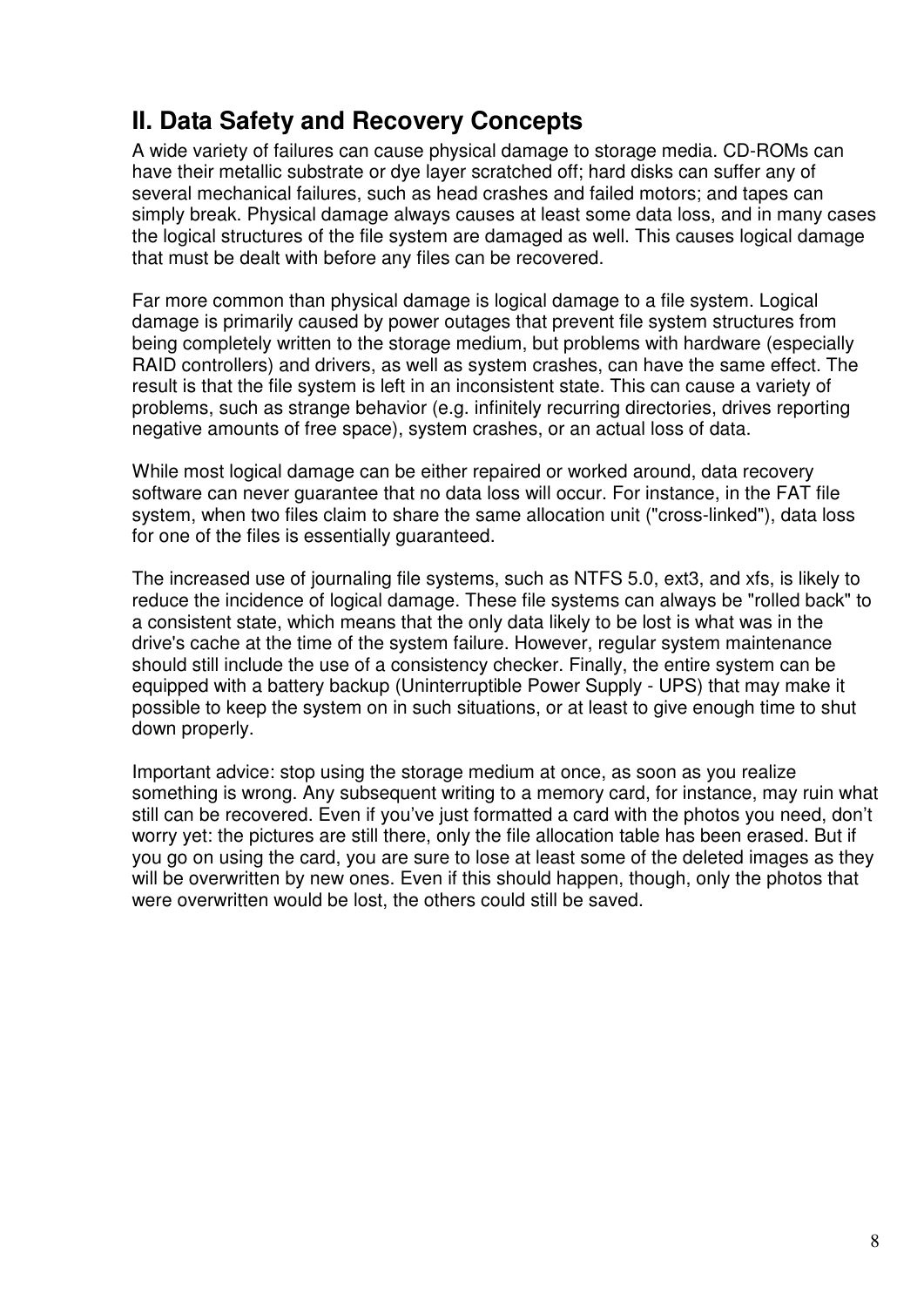### **III. Step-By-Step Recovery Guide**

This section explains the procedures you should follow to recover deleted data.

The program will guide you through 9 simple steps:



Step 1 of 9: Select the drive letter.

Select a drive on your PC (Hard Drive, Card Reader or other Digital Device).

Step 2 of 9: Check the file types you wish to recover.



Select the file types you wish to recover.

It is strongly recommended to uncheck all the other file types, those that you don't need! You can also search for any files by their names and you can use wildcards in them.

Press Show File Filters>> to narrow your search using additional filters:

If your digital device (Digital Camera, Audio Recorder, etc.) is not F. recognized as a logical drive under Windows, then you will need a Card Reader. Plug the Card Reader in your computer as described in the manufacturer's manual and install the included drivers, if necessary. Now you can directly access the device and scan the drive for deleted files.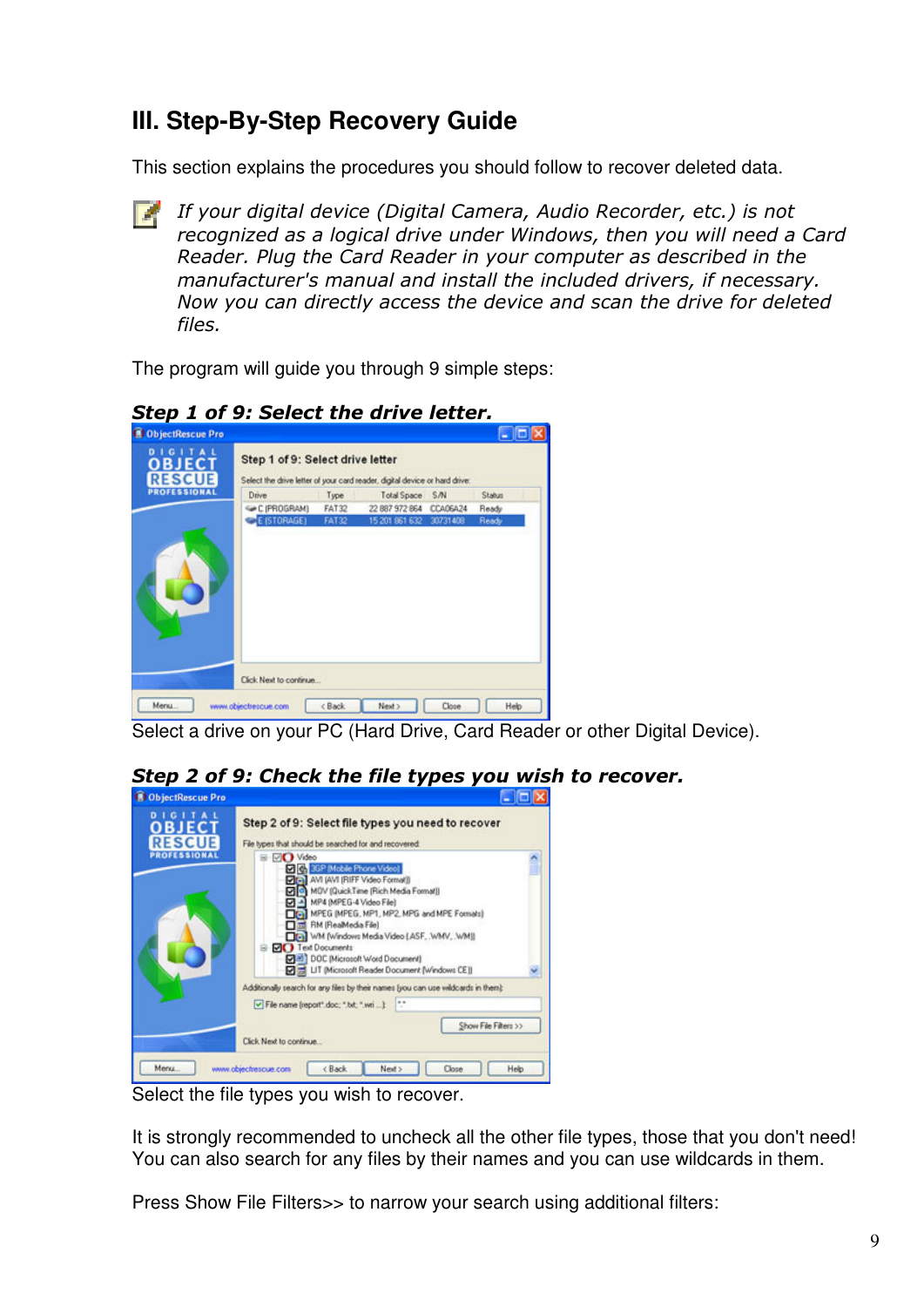

#### Step 3 of 9: Undelete or recover corrupted files.



Tell the program what to do. If you select the second option, then the existing corrupted files will also be listed for recovery.

#### Step 4 of 9: Let the computer do all the work for you!



Destination folder is the folder where the recovered files will be placed. You can type in the name or press Browse to select an existing folder.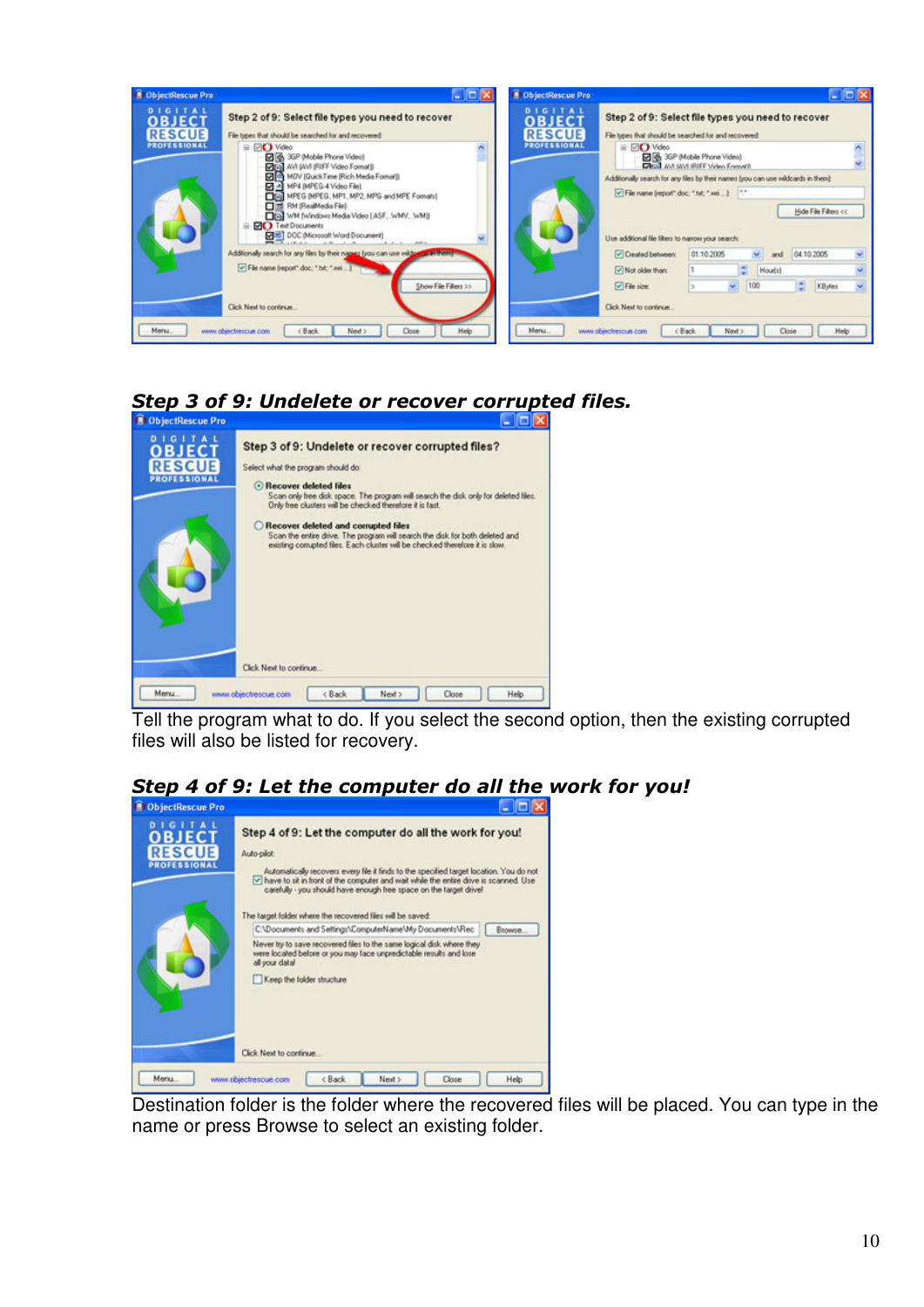| $D$   $G$   $T$<br>A<br>OBJEC'<br><b>RESCUE</b><br><b>PROFESSIONAL</b> | Selected drive:<br>Total progress:                      | E:\[STORAGE]  | Step 5 of 9: Scanning the file system                         |              |        |
|------------------------------------------------------------------------|---------------------------------------------------------|---------------|---------------------------------------------------------------|--------------|--------|
|                                                                        |                                                         |               |                                                               | Start<br>٠   | ■ Stop |
|                                                                        | Files found<br>Read Enter:<br>Statue:                   | o<br>ö<br>Ide | Current record:<br>Total records:                             | 4040<br>4040 |        |
|                                                                        | Progress log:<br>Search on drive E: started             |               |                                                               |              |        |
|                                                                        | Searching only erased/deleted files.<br>Search finished |               |                                                               |              |        |
|                                                                        |                                                         |               |                                                               |              |        |
|                                                                        |                                                         |               | Click Start and wait. Then, click Next to preview found files |              |        |

At this stage the program scans the file system for the files you selected at Step 2.

#### Step 6 of 9: View and recover the detected files.



You can preview and recover the files listed here.

If you can't see the file(s) you were looking for, press **Next** to perform the deep scan. The program will scan every sector on the drive (large drives may take some time to scan).

#### Step 7 of 9: Scanning the drive sectors…



At this step the program scans the "free" space on the drive for known data sequences.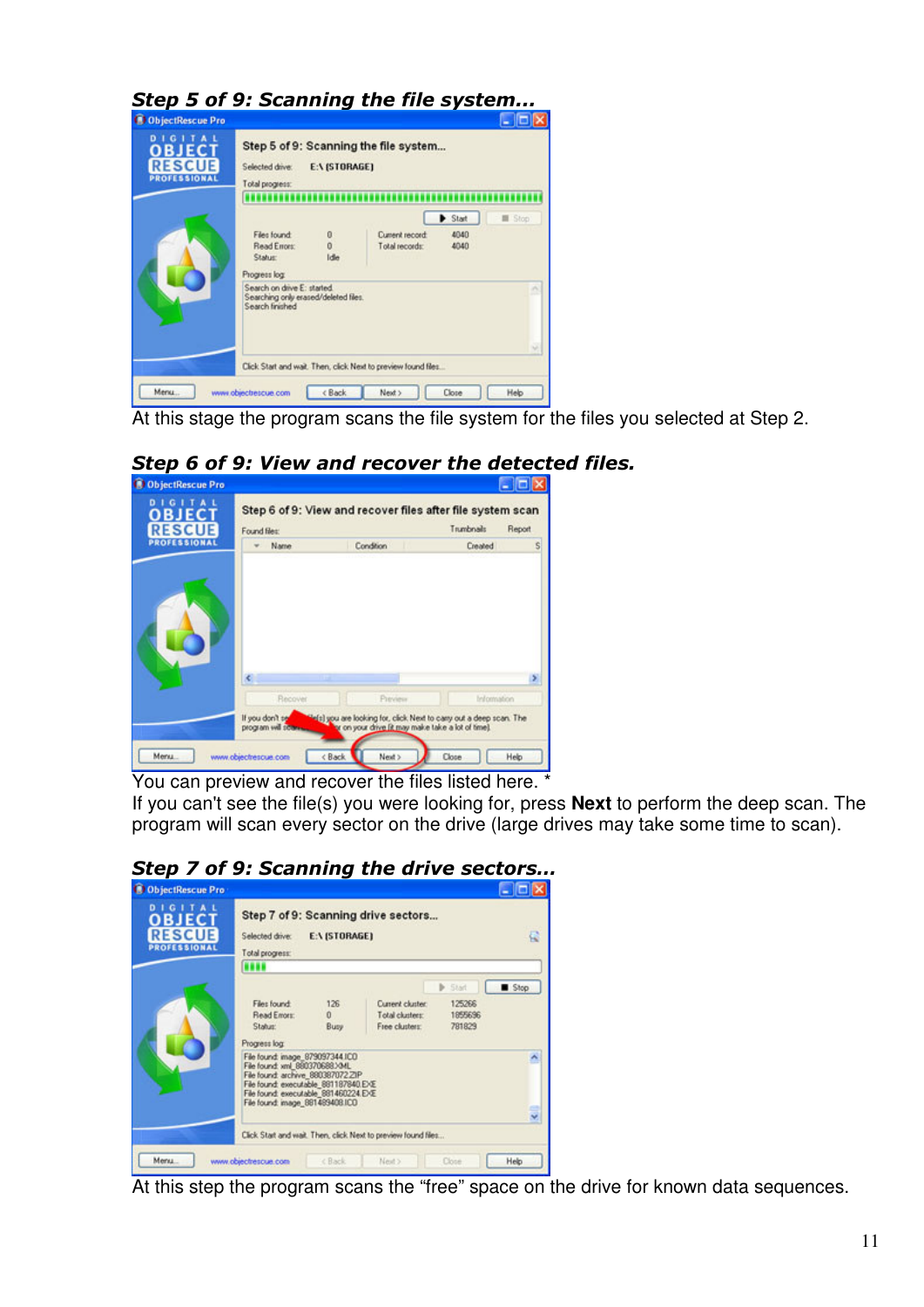| <b>RESCUE</b>       | Found files:        |           |                           | Trumbnails<br>Report             |
|---------------------|---------------------|-----------|---------------------------|----------------------------------|
| <b>PROFESSIONAL</b> | Name                | Condition | Type                      | $SCP$ $\wedge$                   |
|                     | image 866377728.ICD | Deleted   | ACDSee 6.0 IC.            | 11776                            |
|                     | mage_866362368.ICO  | Deleted   | ACDSee 6.0 IC.            | 15 360                           |
|                     | mage_8663454721CO   | Deleted   | ACDSee 6.0 IC.            | 16.896                           |
|                     | mage_966265088.ICO  | Deleted   | ACDSee 6.0 IC.            | 42496                            |
|                     | image 865911296.ICD | Deleted   | ACDSee 6.01C.             | 233 984                          |
|                     | mage_865598464.ICD  | Deleted   | ACDSee 6.0 IC             | 312832                           |
|                     | inage 36250624.JPG  | Deleted   | ACDSee 6.0 JP.            | 7512064                          |
|                     | image 32400384.JPG  | Deleted   | ACDSee 6.0 JP.            | 2 416 640                        |
|                     | image_30573568.JPG  | Deleted   | ACDSee 6.0 JP.            | 1826 816                         |
|                     | image_19572224.ICO  | Deleted   | ACDSee 6.01C.             | 114176                           |
|                     | mage 143496704.ICD  | Deleted   | ACDSee 6.01C.<br>Links in | 157 912 576<br><b>B. AKALBAR</b> |
|                     | Recover             |           | Preview                   | <b>Information</b>               |

Step 8 of 9: View and recover the files detected by the deep scan.

Here you can preview and recover the missing files. \*

### Step 9 of 9: Finish

The final step.

Now you can see the recovered files by pressing **Explore Recovered Files**.

| Recovered Files                                                                    |                                                                                                                                      |                                                                                                                                              |                                                                                                                                          | - 10                                                                                                                |
|------------------------------------------------------------------------------------|--------------------------------------------------------------------------------------------------------------------------------------|----------------------------------------------------------------------------------------------------------------------------------------------|------------------------------------------------------------------------------------------------------------------------------------------|---------------------------------------------------------------------------------------------------------------------|
| Edit<br>File<br>View<br>Favorites<br>Tools                                         | Help                                                                                                                                 |                                                                                                                                              |                                                                                                                                          | Æ                                                                                                                   |
| Back                                                                               | m.<br>Search<br>Folders                                                                                                              |                                                                                                                                              |                                                                                                                                          |                                                                                                                     |
| <b>Address</b>                                                                     | C:\Documents and Settings\ComputerName\My Documents\Recovered Files                                                                  |                                                                                                                                              |                                                                                                                                          | $\Rightarrow$ Go<br>×                                                                                               |
| $\infty$<br><b>File and Folder Tasks</b>                                           | Figurehive_27784192<br>archive 34817024<br><b>NS</b> archive 35526144                                                                | executable 46794752<br>executable 48794624<br>executable 51068416                                                                            | executable_1094812672<br>executable 1098335232<br>executable 1101898752                                                                  | <b>Dal</b> image 866690048<br>mage 866780160<br>Til image_866829312                                                 |
| $\tilde{\mathbf{x}}$<br><b>Other Places</b>                                        | Farchive_35549184<br><b>Nillarchive 43762688</b>                                                                                     | executable_51100160<br>executable 52452864                                                                                                   | executable_1104274432<br>executable 1106641920                                                                                           | mage_866886656<br>mage 872035840                                                                                    |
| 変<br><b>Details</b>                                                                | Figurehive_44992000<br>Pipe archive 46126080                                                                                         | executable_97815552<br>executable 98800640                                                                                                   | executable_1107985408<br>executable 1108009984                                                                                           | to image_875550208<br>mage 879097344                                                                                |
| <b>Recovered Files</b><br>File Folder<br>Date Modified: 4 октября 2005<br>r. 13:44 | <b>Allanchive 47174656</b><br>archive_47547392<br>archive_75694592<br>Figure 15779584<br>archive_77001216<br>Farchive 80014848       | executable 140493824<br>executable 141026304<br>executable_143467520<br>executable 301409280<br>executable 865550336<br>executable 866145280 | executable 1109386240<br>executable 1110950912<br>help 1107747840<br>mage_19572224<br><b>To</b> image 30573568<br><b>Manage 32400384</b> | mage 881489408<br>comage_1091180032<br>mage 1094841856<br>mage 1098364416<br>mage_1101927936<br>mage 1104303616     |
|                                                                                    | archive 82612224<br>archive 83416064<br>Farchive 87110144<br>Aarchive_88379904                                                       | executable 866307584<br>executable 866327040<br>executable 866389504<br>executable 866416128                                                 | T26 image_36250624<br>mage 141055488<br><b>Ed</b> image 143496704<br>To image_865598464                                                  | <b>Ed</b> image 1106671104<br>mage 1108039168<br>2 xml 870761472<br>알 xml 877814784                                 |
|                                                                                    | Farchive 88586240<br>archive_1103045632<br>archive 1105585152<br>archive 1106322432.GZIP<br>archive 1110885376<br>archive 1111069184 | executable 866960384<br>executable 868131840<br>executable 869377024<br>executable 872006656<br>executable 872529408<br>executable 875521024 | mage 865911296<br>image 866265088<br>mage 866345472<br>Cimage 866362368<br>Cimage 866377728<br>mage 866399744                            | 2 xml 880370688<br>≌xml 1093731328<br>알 xml 1100825600<br>27 xml 1103037440<br>알 xml_1105576960<br>2 xml 1109369856 |
|                                                                                    | audio 866927616<br>audio_866935808<br>executable_19686400<br>eyecutable_19801088                                                     | executable 879068160<br>executable 881187840<br>executable 881460224<br>executable_1091150848<br>m                                           | TG image_866550784<br>mage 866608128<br><b>DG</b> image 866624512<br><b>DG</b> image_866640896                                           |                                                                                                                     |

The recovered files are now shown in Windows Explorer:

**Note: The trial copy does not support the recovery function, it only previews the files and shows the amount of retrievable information. To use the program without this limitation, you will HAVE TO PURCHASE AND REGISTER it.** 

#### THAT'S ALL.

Above we have described the most basic features to get you started. Please read the documentation to learn more about the powerful features of the program and discover how you can customize it to suit your preferences!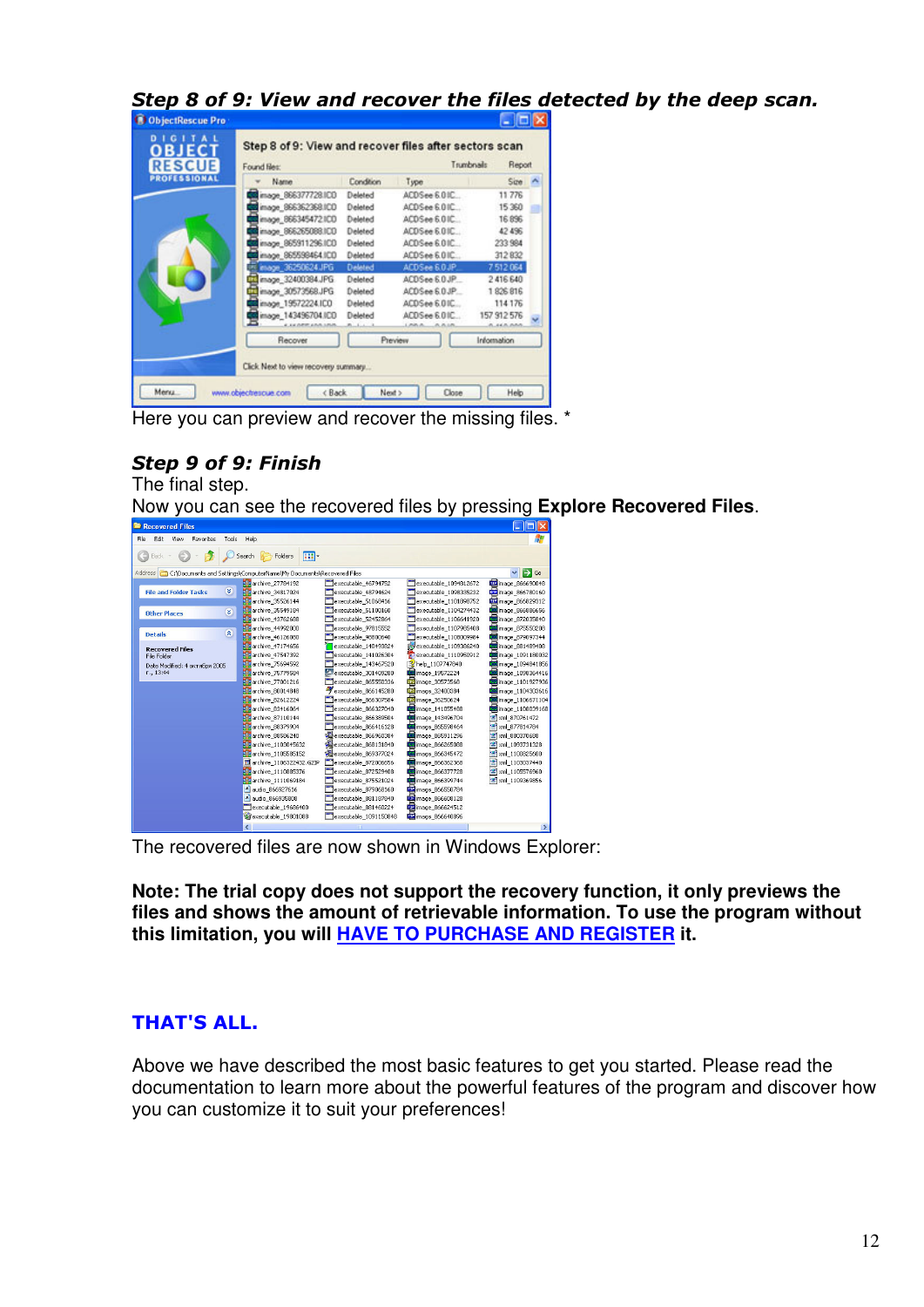## **IV. Troubleshooting**

Even if you've had the worst possible disaster happen to your computer, you may still be able to rescue the data from it.

| Problem/Symptom                                                                                            | <b>Possible Cause</b>                                         | <b>What to Do</b>                                                                                                                                                                                                                                                                                                                              |
|------------------------------------------------------------------------------------------------------------|---------------------------------------------------------------|------------------------------------------------------------------------------------------------------------------------------------------------------------------------------------------------------------------------------------------------------------------------------------------------------------------------------------------------|
| The file I want to recover<br>cannot be found.                                                             | The file was erased or<br>not properly saved.                 | Search the complete partition for<br>the file using the deep scan.                                                                                                                                                                                                                                                                             |
| The file I have recovered<br>still does not open.                                                          | The file is not<br>recoverable.                               | ObjectRescue detects more than<br>one type of file as part of the<br>recovery process. Make sure you<br>look through all the files that have<br>been detected.                                                                                                                                                                                 |
| My computer is exhibiting<br>erratic, unpredictable<br>behavior.                                           | Possible Virus, Possible<br>corrupted operating<br>system.    | ObjectRescue requires a healthy<br>computer. Use an antivirus or PC<br>maintenance product to diagnose<br>and repair the system.                                                                                                                                                                                                               |
| My hard drive is making<br>unusual grinding or<br>scraping noises and<br>generally sounds in bad<br>shape. | The drive may be<br>wearing out or otherwise<br>degenerating. | Back up everything important to<br>another storage device<br>immediately. Turn off the<br>computer. Get the computer<br>checked out by a qualified<br>technician. You may have to<br>replace the hard drive, but before<br>doing so remember to make use<br>of data recovery software to try<br>and rescue the data that was not<br>backed up. |
| There is evidence of bad<br>sectors on my drive.                                                           | The drive may be<br>wearing out.                              | Run a disk diagnostic utility that<br>will scan the surface of the drive<br>for bad sectors. Some bad<br>sectors do not preclude a<br>successful data recovery but can<br>affect its quality. If the drive is<br>making noise or is reporting an<br>increasing number of bad<br>sectors, replace it as soon as<br>possible.                    |